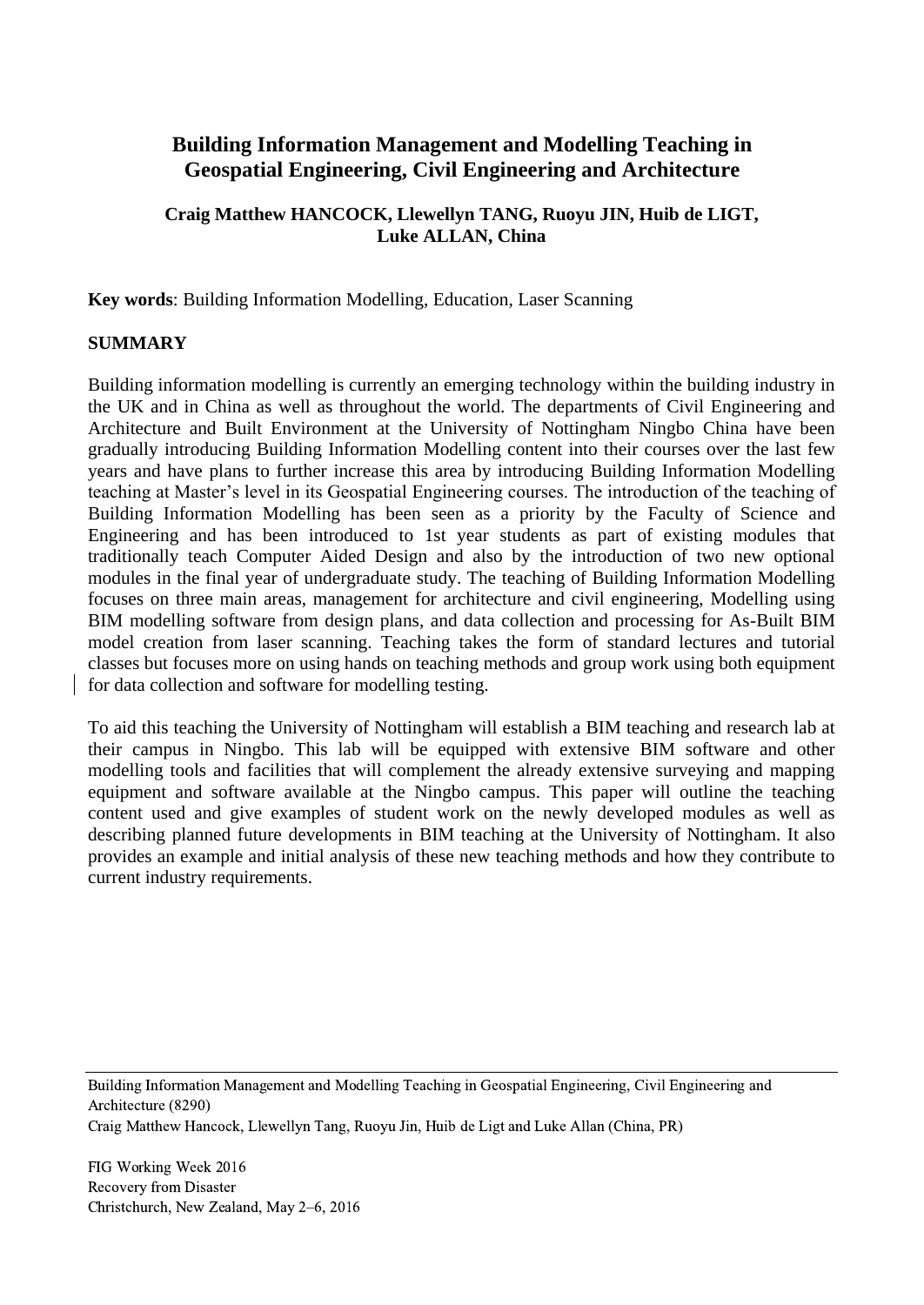# **Building Information Management and Modelling Teaching in Geospatial Engineering, Civil Engineering and Architecture**

### **Craig Matthew HANCOCK, Llewellyn TANG, Ruoyu JIN, Huib de LIGT, Luke ALLAN, China**

### **1. INTRODUCTION**

Building Information Modelling and Management (BIM) is quickly becoming an important part of the construction industry worldwide. In both the UK and in China BIM is changing project management within architecture, civil engineering and the construction industries. Geospatial Engineering can also play an important role within this changing environment. Due to the increasing demand for BIM projects within the construction industry there is also a greater demand for BIM education within Architecture, Civil Engineering and Geospatial Engineering as well as in other fields.

The departments of Civil Engineering and Architecture and Built Environment at the University of Nottingham, China, are working in collaboration to develop BIM related teaching content within their existing undergraduate programs as well as developing a new Master of Science program in Geospatial Engineering with Building Information Modelling. To achieve this aim, BIM related teaching content has been gradually introduced into these departments. Firstly an introduction to BIM has been included in the 1<sup>st</sup> year Engineering Communication module, which is part of the Civil Engineering degree, and is taught alongside CAD within that module. More recently 2 new modules have been included in the module catalogue and have been made available as options for final year students in the University. These 2 modules concentrate on BIM management (Architecture and Built Environment) and As-Built BIM using Geospatial Engineering data collection techniques (Civil Engineering) respectively. To aid this teaching the University of Nottingham will establish a BIM teaching and research lab at their campus in Ningbo. This lab is called the D-CiTi (Digital City Infrastructure and Technology Innovation Laboratory) and it will be equipped with extensive BIM software to aid teaching and also individual project work both at Master and Undergraduate Level.

This paper will discuss the teaching content used and give examples of student work within the new BIM related content. It will also introduce the structure and ideas behind the new MSc course. The D-CiTi lab will be briefly introduced. Finally conclusions and future recommendations for the future of BIM teaching at the University of Nottingham will be discussed.

### **2. BIM EDUCATION BACKGROUND**

BIM is currently compulsory for all building projects in Europe and will become compulsory for all building projects in the UK by 2016. In Shanghai, for any governmental projects that exceeds project investment of 100 million RMB or more than 20,000 square meters of a single unit built

Building Information Management and Modelling Teaching in Geospatial Engineering, Civil Engineering and Architecture (8290)

Craig Matthew Hancock, Llewellyn Tang, Ruoyu Jin, Huib de Ligt and Luke Allan (China, PR)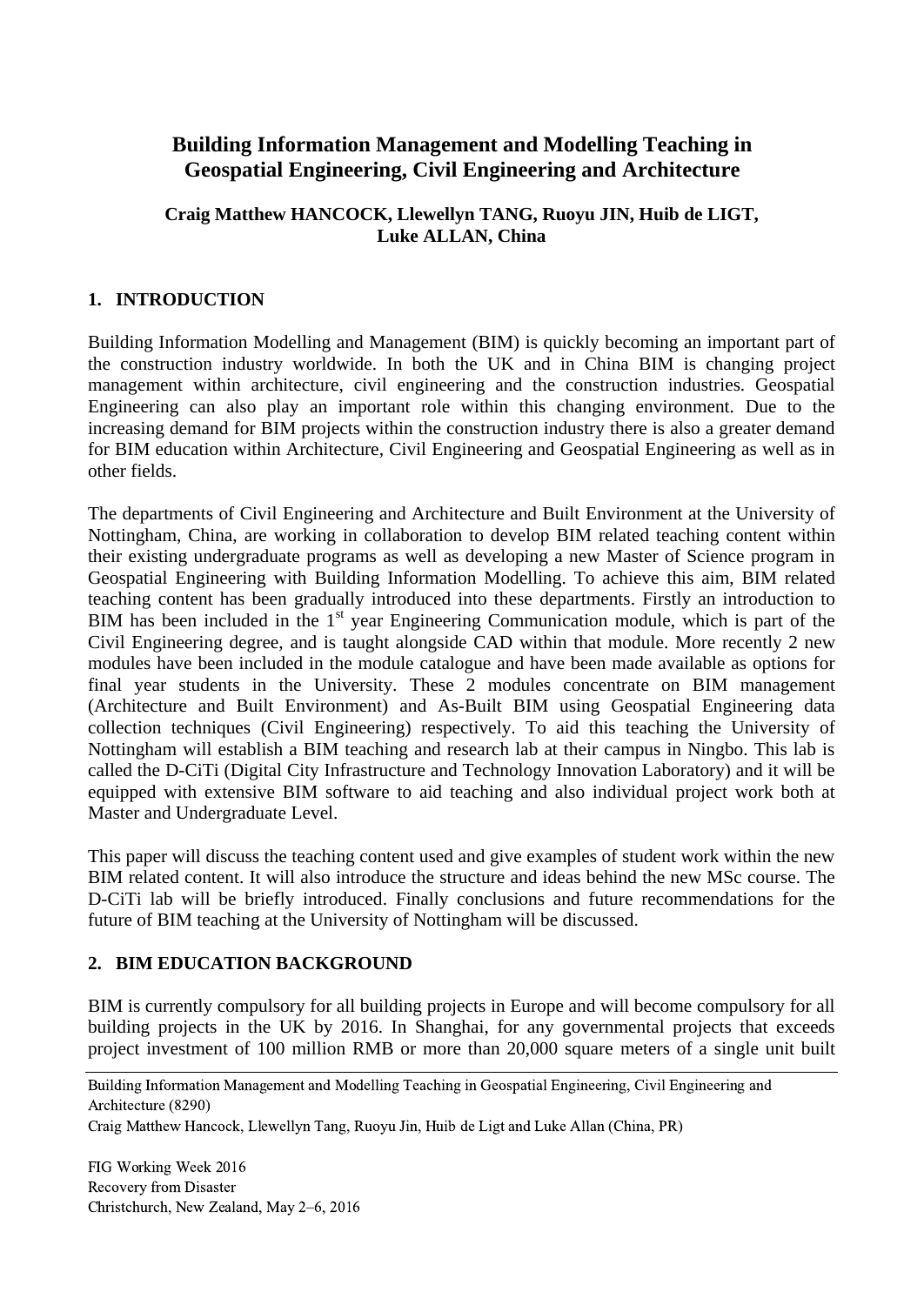asset, it is compulsory to adopt BIM. In China BIM is becoming a vital tool in building management. In 2011 the China Ministry of Housing and Urban-Rural Development, set out its intention to decide BIM as one of the core technologies in survey, design and the building industry in the 12th five-year national plan in China [\(CMHURD, 2011\)](#page-8-0). In 2013 at the International Conference on Education Technology and Management Science (ICETMS 2013) a paper was written by about BIM education in China [\(Yan and Shirong, 2013\)](#page-9-0). In the paper they state that one of the main challenges firms face in winning and delivering BIM contracts is a lack of training for staff. In 2014 an investigative report in China found that 67% of Chinese companies involved in the construction sector saw a lack of BIM trained staff as a limiting factor to the expanding use of BIM within the industry [\(SCTA, 2014\)](#page-9-1). A Royal Institute of Chartered Surveyors (RICS) report [\(RICS,](#page-9-2)  [2011\)](#page-9-2) showed that over 46% of companies surveyed said that they would be interested in BIM training. Also, a lack of expertise within project teams and the organizations was also ranked as top reason for not using BIM in the U.K. construction industry according to a survey report [\(Eadie et](#page-9-3)  [al., 2013\)](#page-9-3). In both China and the UK there is evidence that there is a need for more BIM related content within existing modules in Civil Engineering and in Architecture and Built Environment. It seems that there is also a need for specialised courses in BIM and also BIM training courses and teaching facilities.

### **3. BIM TEACHING AT UNIVERSITY OF NOTTINGHAM, NINGBO**

### **3.1 BIM Teaching, Qualifying Year, Civil Engineering**

This section shares with the reader experiences gained since the introduction of BIM and 3D modelling to 1st year engineering students taking the module Engineering Communication (H21EC1). The Module Learning Objectives for Engineering Communication are threefold:

- To provide with the basic skills to make effective use of information technology and personal abilities for communicating, problem solving, and team working.
- To introduce concepts related to the creation and presentation of engineering designs and ideas electronically, graphically and orally.
- To appreciate the sustainability of a design solution.

The subject included Computer Aided Drawing (CAD) the aim of which was to provide the basic skills to make effective use of Computer Aided Drawing (CAD) for the production and communication of engineering drawings and ideas. To complement and enhance the students' knowledge of engineering drawings and ideas on BIM and 3D modelling using Revit Architecture were added in 2014. Building Information Modelling (BIM) for the module consisted of lectures and workshops and included in the required coursework The BIM teaching structure included two 1 hour lectures and two 2 hour workshops. The lectures reviewed the current state of the construction industry, the attraction and theory of BIM and its participation in maintaining a balance in terms of time, cost and performance on engineering projects. The initial coursework involved using Revit Architecture to produce a 3D model of a two storey house showing 5 different detail elements such as a stairway, illumination, visual styles etc. This part of the coursework was worth 10 credits.

Craig Matthew Hancock, Llewellyn Tang, Ruoyu Jin, Huib de Ligt and Luke Allan (China, PR)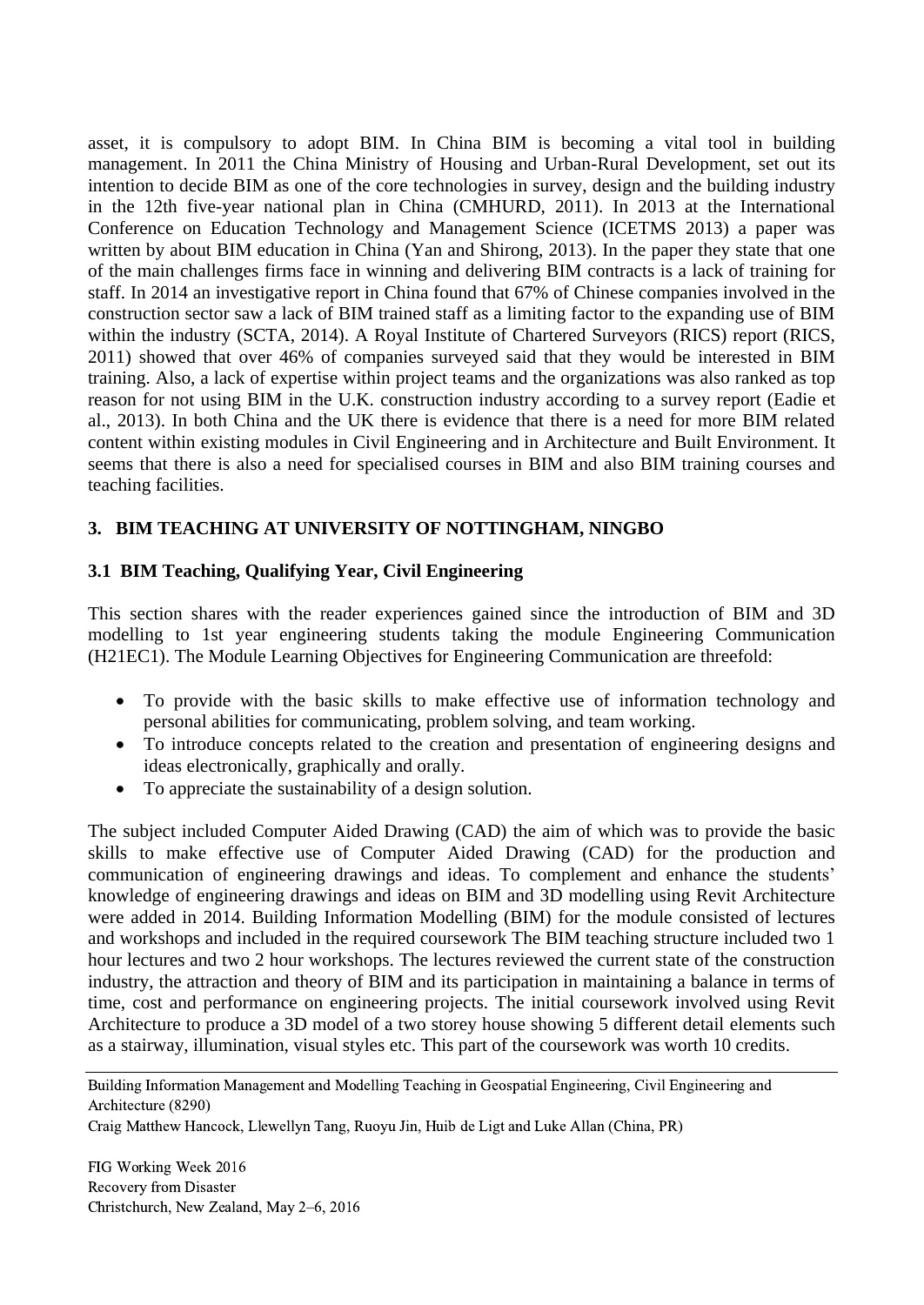Information and Communication Technologies (ICT), such as text messaging, online video conferencing, application sharing such as Wechat, and knowledge sharing, have become a 'natural' part of the work environment and are embedded in most of the business processes in the engineering and construction sectors. The development of soft skills, such as teamwork and good presentation skills, are essential for students. The set-up of projects team-oriented coursework was promoted in the module. With this in mind the second part of the coursework involved group projects that were worth 50% of the overall module marks. Students were placed in groups of 5 or 6 and given a brief to design and develop projects specific to each group. Both Revit and CAD were to be used by each group of students to produce the required outcome of their project brief. The project briefs included the development of a Hotel, Sports Stadium, Office Building, Arts Centre, Airport Terminal and a Shopping Centre. As part of the coursework students were to present their projects in front of an audience of judges comprised of at least 3 academics - 2 of whom were independent from the module. In conclusion the experience of the introduction of BIM showed that students easily took to Revit Architecture 3D modelling and showed their appreciation and understanding of BIM through their descriptions and explanations given in their final group projects. In summary, the introduction of BIM and 3D modelling to the Engineering Communication module could be considered a success and has developed a clear track record over the past two Academic Years.

### **3.2 BIM Teaching Final Year Optional Architecture Module**

The first module based entirely on BIM at UNNC begun in the autumn semester of 2014. The module has been designed and run by the Department of Architecture and Built Environment. The module is called Building Information Modelling and Management (code EE3BIM) and is optional for final year students. The module was designed to appeal to students from different degrees within the University, but primarily was designed to serve the needs of students taking the BEng in Architecture, the BEng in Architectural Environment Engineering and the BEng in Civil Engineering.

The module was designed to achieve these learning outcomes in accordance with the Architects Registration Board [\(ARB, 2010\)](#page-8-1) the British authority that prescribes the qualifications and practical experience required for UK registered architects.

The learning outcomes for Building Information Modelling and Management are listed below:

- Know the main types of BIM and other related digital technologies used for design, workflow planning, co-ordination and communication on site;
- Articulate the major benefits that are claimed for the use of BIM and that are driving their development moving from 2D to 3D and multidimensional design and construction environment;
- Demonstrate familiarity with current ideas about information overload and the value of information within organizations;

Craig Matthew Hancock, Llewellyn Tang, Ruoyu Jin, Huib de Ligt and Luke Allan (China, PR)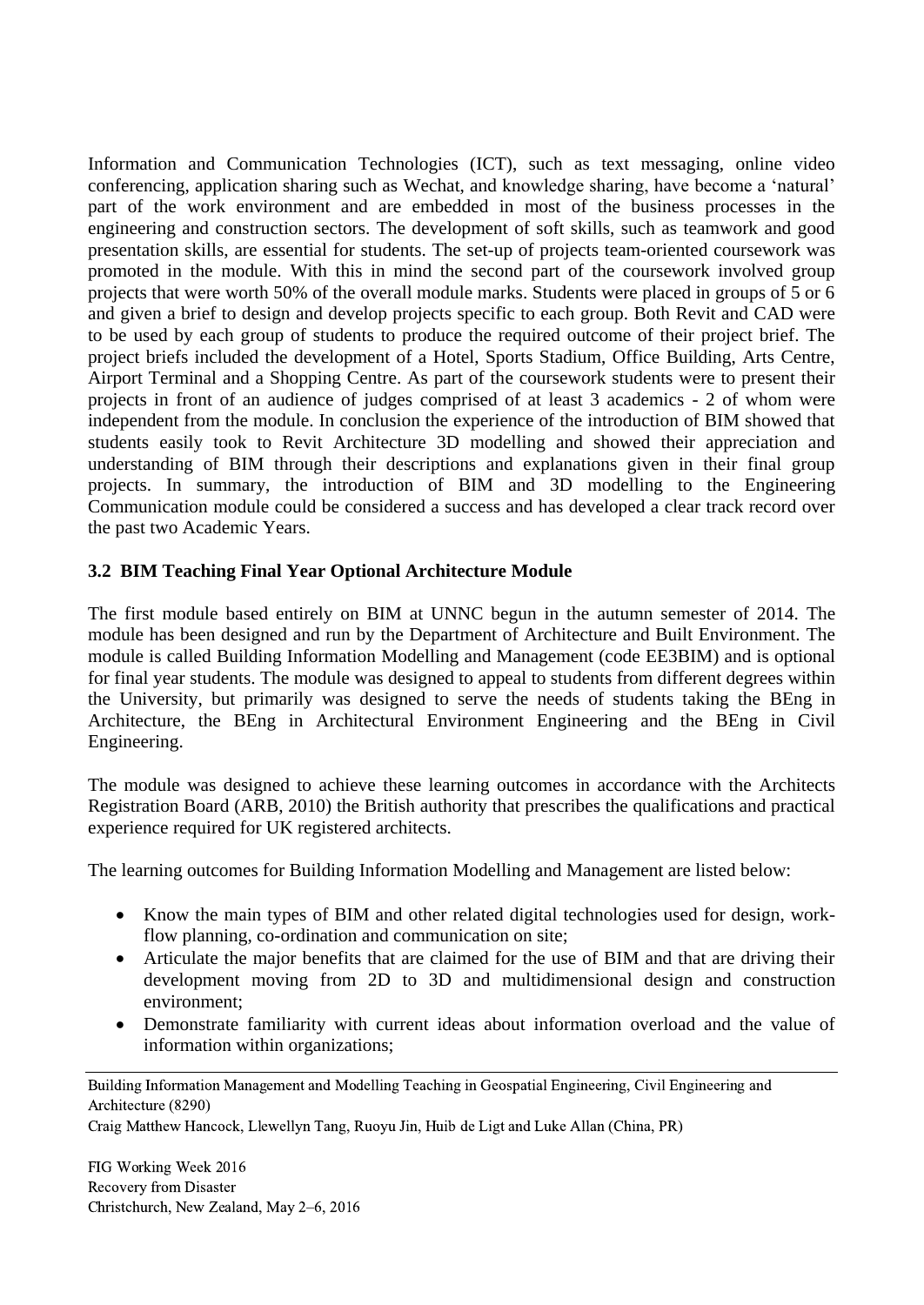- Appreciate the characteristics of organizational approaches to understanding use of these technologies;
- Apply these approaches to assessing the positive and negative impact of these technologies on different stages of the real-life projects;
- Understand how these technologies are changing the management and delivery of projects.

In order to achieve the learning outcomes the module consisted of a 4 week BIM training course teaching Revit Architecture, Structure, and MEP. In total four BIM labs were provided for each student to go through the series of Revit-based building models.



Figure 1. Group Project Process



Figure 2. Group project of the real-life building project

During the BIM training Students were required to build a "dream house" taking into consideration, topography, architecture, structure and Mechanical, Electrical, and Plumbing (MEP) systems. After the 4 week BIM training is completed students are divided into groups of 5 and given a group

Building Information Management and Modelling Teaching in Geospatial Engineering, Civil Engineering and Architecture (8290)

Craig Matthew Hancock, Llewellyn Tang, Ruoyu Jin, Huib de Ligt and Luke Allan (China, PR)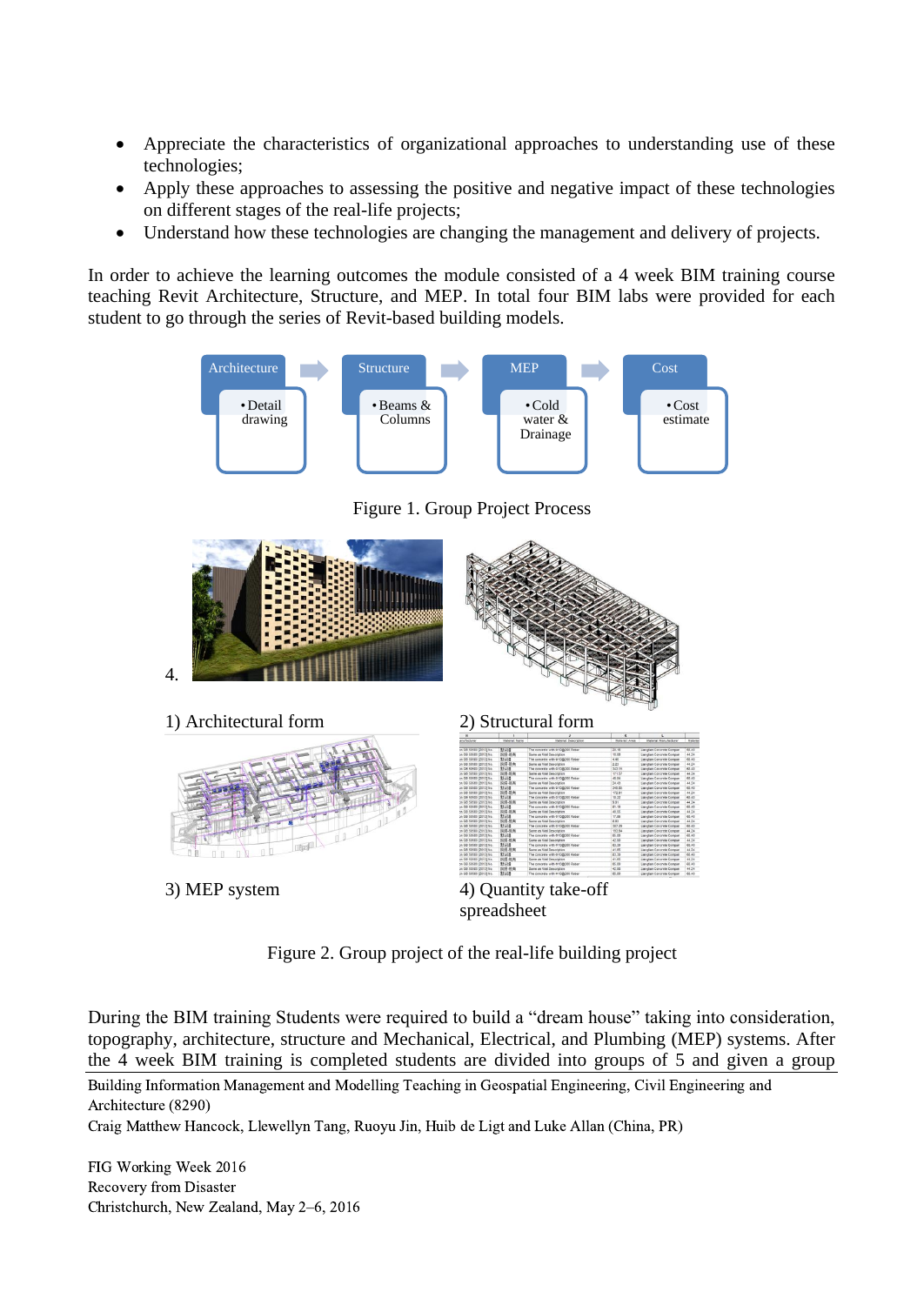coursework assignment. The student groups were designed so that there was a mix of expertise in each of the groups. Figure 1 shows an example of the process undertaken by the students during the project and Figure 2 shows pictorial examples of what is produced during each stage of the workflow shown in Figure 1.

The course is assessed 100% by coursework, 60% of the mark comes from the group submission; the other 40% comes from an individual report. The group submission is assessed through a group presentation given to members of academic staff and is also peer assessed by other members of the class. During the presentation, students shared their experience of how BIM impacted the project collaboration, the pros and cons of using BIM as compared to 2D CAD, and the project delivery process. For more detailed information on this course the reader is directed to [\(Tang et al., 2015\)](#page-9-4).

### **4.1 BIM Teaching Final Year Optional Civil Engineering Module**

In 2015 the department of Civil Engineering introduced an optional module as part of its BEng in Civil Engineering. The name of the module is 3D Modelling for BIM (H23TBM). The module applies the surveying knowledge within the department to teach students how to use surveying techniques to produce as-built BIM models of existing buildings. Students are first taught the principles of data collection using Photogrammetry, Laser Scanning and Traditional Survey methods through a series of lectures. Students then undertake a series of practical exercises with survey equipment and software. Each practical class last approximately 3 hours and follows the workflow shown in Figure 3.



Figure 3. Group Project Workflow for H23TMB

The module describes the theoretical and practical aspects of photogrammetry and geometrical remote sensing. Subjects covered include: 1) Introduction to BIM; 2) Digital imagery and processing for BIM; 3) Selected work flow and procedures; 4) Data capture techniques and products

Building Information Management and Modelling Teaching in Geospatial Engineering, Civil Engineering and Architecture (8290)

Craig Matthew Hancock, Llewellyn Tang, Ruoyu Jin, Huib de Ligt and Luke Allan (China, PR)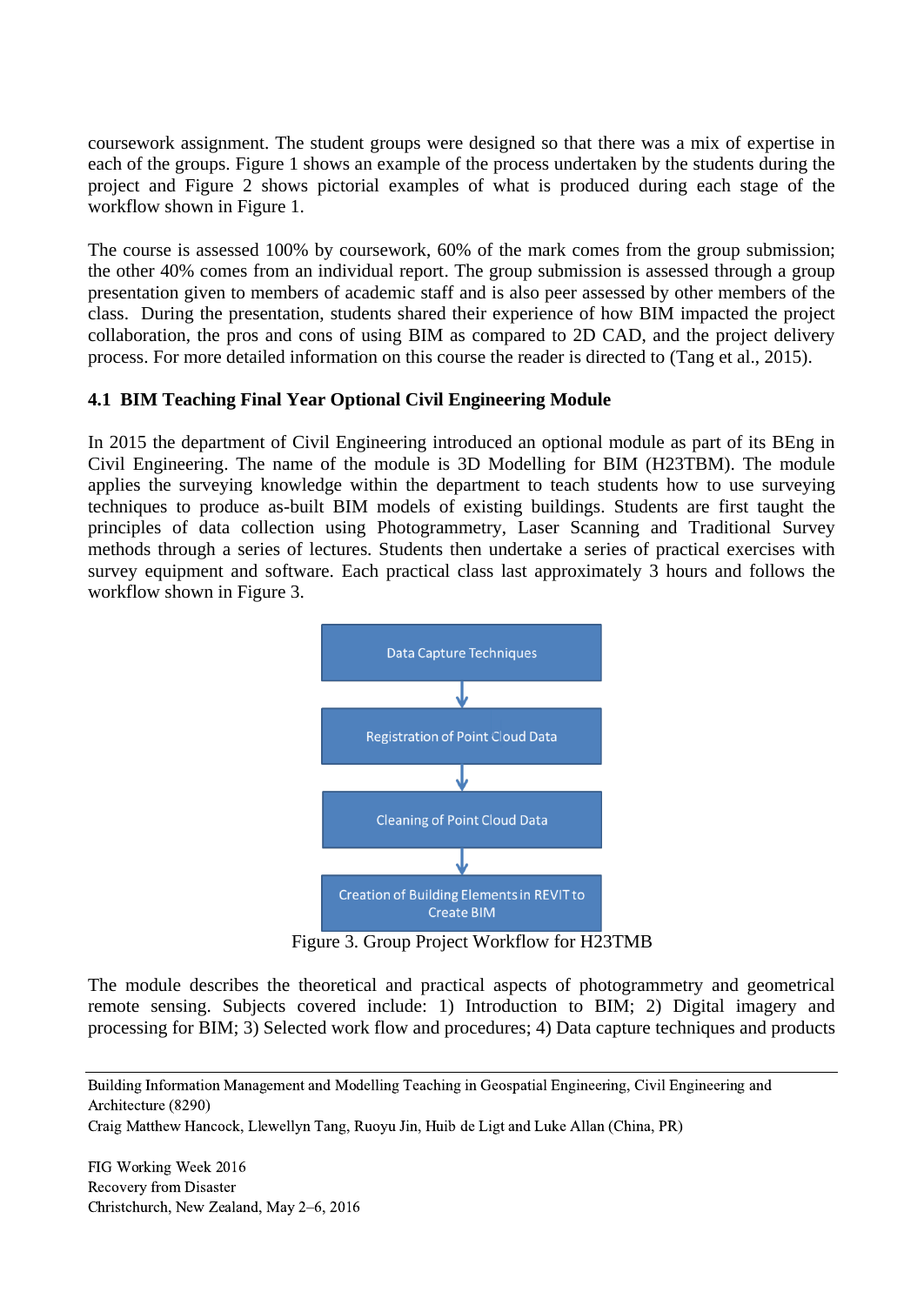for BIM; 5) Airborne and mobile laser scanning; 6) 3D Modelling techniques 7) Recent Developments. The learning outcomes for this module are as follows:

On successful completion of this module, students will be able to:

- demonstrate an understanding of the theory of 3D data collection techniques;
- explain how different 3D data collection techniques work, and compare and contrast these techniques:
- demonstrate an awareness of, and give examples of, applications of data collection and modelling techniques used for BIM

Figure 4 shows the Point Cloud data collected by the students and the final BIM model created in REVIT.



Figure 4. 3D point cloud from Laser Scanning (left); BIM created in REVIT (right)

The module is assessed by an individual report on the advantages and disadvantages of different methods of data collection worth 30% a group report (worth 20%) and poster (worth 10%) that describes the workflow of the as-built BIM model that has been created and finally by a 1 hour exam, worth 40% of the total mark.

## **4.2 New MSc in Geospatial Engineering with Building Information Modelling**

The University of Nottingham currently offers 2 MSc courses in Engineering Surveying. At the UK campus a 12 month MSc in Engineering Surveying with Geographical Information Systems is offered whilst at the Ningbo, China campus an MSc in Engineering Surveying and Geodesy is offered. Over the last few years the importance of Building Information Modelling and Management has been highlighted by Civil Engineers, Architects and Geospatial Engineers amongst others. UNNC has introduced BIM teaching content into its Architecture and Civil Engineering Undergraduate Courses over the last few years as has been discussed above. In

Building Information Management and Modelling Teaching in Geospatial Engineering, Civil Engineering and Architecture (8290)

Craig Matthew Hancock, Llewellyn Tang, Ruoyu Jin, Huib de Ligt and Luke Allan (China, PR)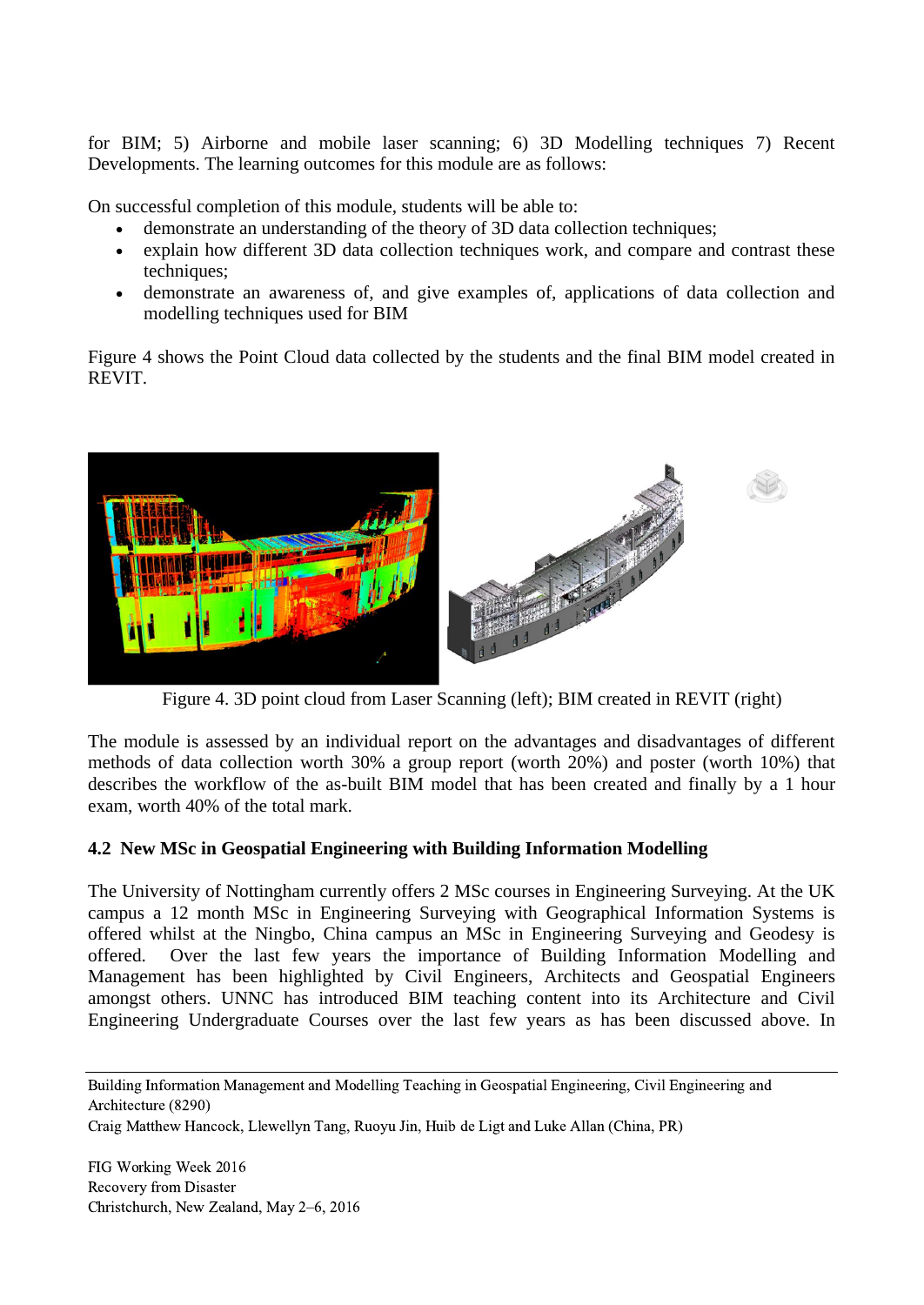addition BIM related research has also increased through the funding of GIS-BIM application in green built environment innovation team by the Ningbo Science and Technology Bureau. In Collaboration the departments of Civil Engineering and the Department of Architecture and Built Environment will launch a new 12 month MSc at the Ningbo campus in Geospatial Engineering with Building Information Modelling. The MSc is made up of 180 credits. 120 of those credits are in the form of taught modules. 10 credits approximately equates to 100 hours of work for the student. The final 60 credits of the course are in the form of an individual research project. The new MSc combines existing modules in Engineering Surveying and BIM taken from the current BEng and MSc courses. In addition to the existing modules several new modules will be developed in the area of BIM management. Table 1 shows the modules that will make up the new course.

The new course will comprise a mixture of traditional lectures mixed with example classes and group learning. In addition to this many modules include a large practical element so students have the opportunity to learn hands on.

| <b>Module Code</b>  | <b>Module Name</b>                                  | <b>Credits</b> |
|---------------------|-----------------------------------------------------|----------------|
| EE3BIM              | Building Information Management and Modelling       | 10             |
| H <sub>23</sub> TMB | 3D Modelling for BIM                                | 10             |
| H <sub>24</sub> CPR | Civil Engineering Research Project                  | 60             |
| H <sub>24</sub> PLR | Research Project Literature Review                  | 10             |
| H <sub>24</sub> POP | Research Project Org and Planning                   | 10             |
| H24V11              | Photogrammetry and Remote Measurement               | 10             |
|                     | Techniques                                          |                |
| H24V29              | <b>Fundamentals of Satellite Positioning</b>        | 10             |
| H24V31              | Geodetic Reference Systems                          | 10             |
| H24V32              | <b>Analytical Methods</b>                           | 10             |
| H24V46              | <b>Engineering Surveying</b>                        | 10             |
| <b>New</b>          | Building Information Modelling in Architecture      | 10             |
| <b>New</b>          | Building Information Modelling in Civil Engineering | 10             |
| <b>New</b>          | <b>Building Information Management</b>              | 10             |
| Total               |                                                     | 160            |

*Table 1 Modules for the soon to be offered MSc in Geospatial Engineering with Building Information Modelling. Modules in Black already exist at the Ningbo campus, modules in green exist at the UK campus and modules in Red will be created specifically for the MSc program.*

### **5. UNIVERSITY OF NOTTINGHAM BIM LAB (D-CiTi)**

Building Information Management and Modelling Teaching in Geospatial Engineering, Civil Engineering and Architecture (8290)

Craig Matthew Hancock, Llewellyn Tang, Ruoyu Jin, Huib de Ligt and Luke Allan (China, PR)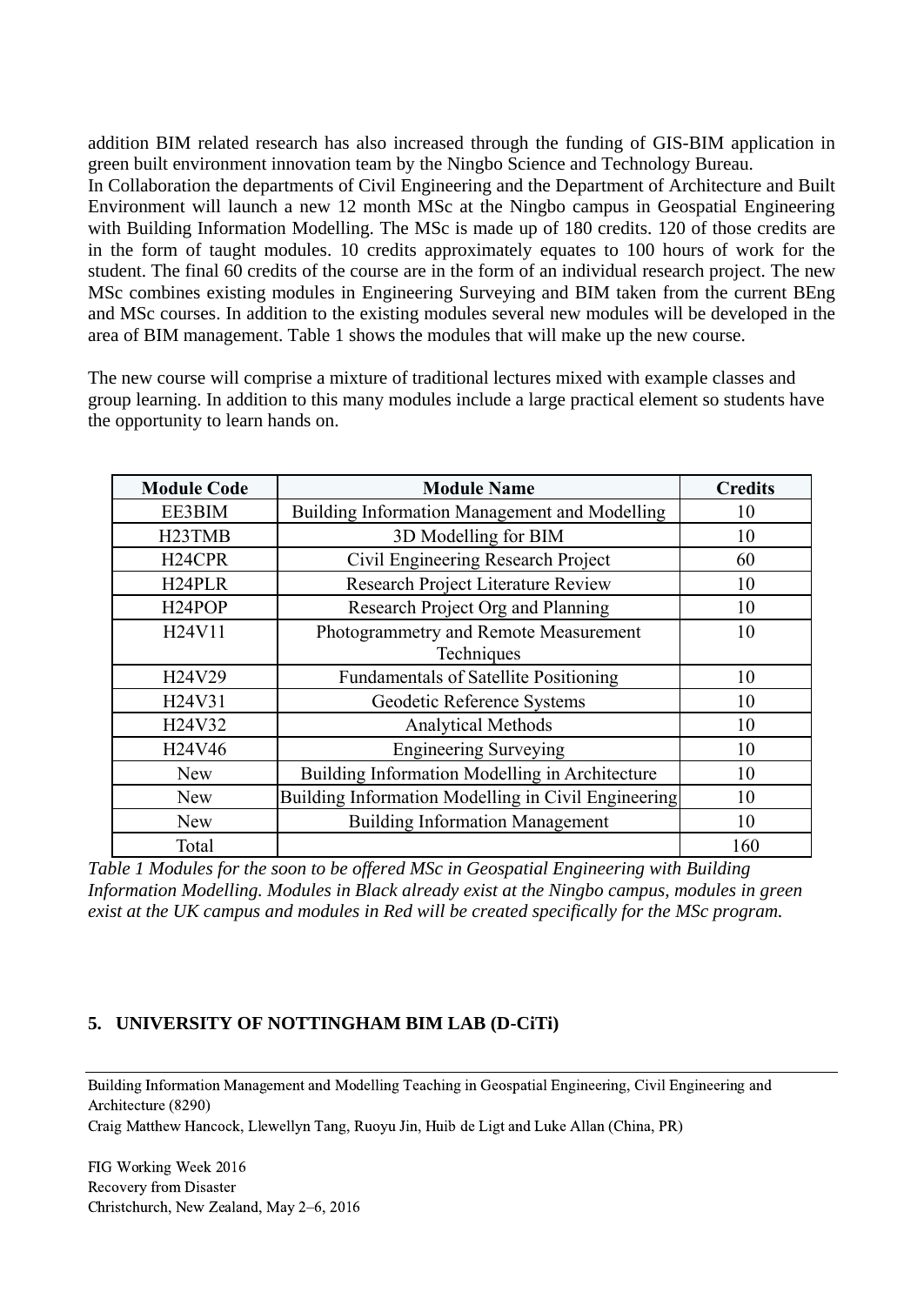The D-CiTi (Digital City Infrastructure and Technology Innovation Laboratory)**,** is a living lab that integrates research and innovation on BIM and Smart City development. Its process integrates both user-centered research and open innovation via multidisciplinary researchers, having Architecture, Built Environment, Civil Engineering, Surveying, Computer Sciences and Geographical Sciences disciplines, clients, Architecture, Engineering and Construction (AEC) companies, international professional institutions and global software vendors. This laboratory is supported by extensive state-of-art, modern equipment and key experts in the University of Nottingham and other associated pioneering work of researchers and practitioners. It aims to engage in problem discovery and solution design with leading users, developers and adopters of BIM, further to develop code of BIM in China based on the Digital Built Britain (DBB), which involves code of BIM application, code of BIM storage, code of BIM delivery and code of BIM classification, and more importantly to address the agenda of Smart City and Digital Built Britain. With over 10-year BIM project and R&D experience, D-CiTi offers world-leading R&D on the:

- Provision of first U.K. Master in Geospatial Engineering with BIM in China
- Provision of certified BIM executive and management training course
- Delivery of BIM project and its solution and implementation
- Development of global BIM standard and its formulation
- Global BIM R&D collaboration
- Organising global BIM conference
- Market development

### **6. CONCLUSIONS AND RECOMMENDATIONS**

The first BIM modules and first BIM MSc course at UNNC serve as an example in Chinese education for the teaching of BIM related content. The modules have so far proven to be a success with the students and student evaluation of the courses is being taken into account to improve these immature learning experiences to make them even better. The launching of the MSc course in Geospatial Engineering with Building Information Modelling in September 2016 will give further opportunities for the expansion of BIM teaching at UNNC and also in China.

### **7. ACKNOWLEDGEMENTS**

This work is partially supported by GIS-BIM application in green built environment innovation team under grant Ningbo Science and Technology Bureau (No.2015B11011)

### **REFERENCES**

- <span id="page-8-1"></span>ARB 2010. Architectures Registration Board; Prescription of qualifications: ARB Criteria at Parts 1,2 and 3. London.
- <span id="page-8-0"></span>CMHURD. 2011. *China Ministry of Housing and Urban-Rural Development* [Online]. Available: [http://www.mohurd.gov.cn/zcfg/jswj/gczl/201105/t20110517\\_203420.htm.](http://www.mohurd.gov.cn/zcfg/jswj/gczl/201105/t20110517_203420.htm)

Building Information Management and Modelling Teaching in Geospatial Engineering, Civil Engineering and Architecture (8290)

Craig Matthew Hancock, Llewellyn Tang, Ruoyu Jin, Huib de Ligt and Luke Allan (China, PR)